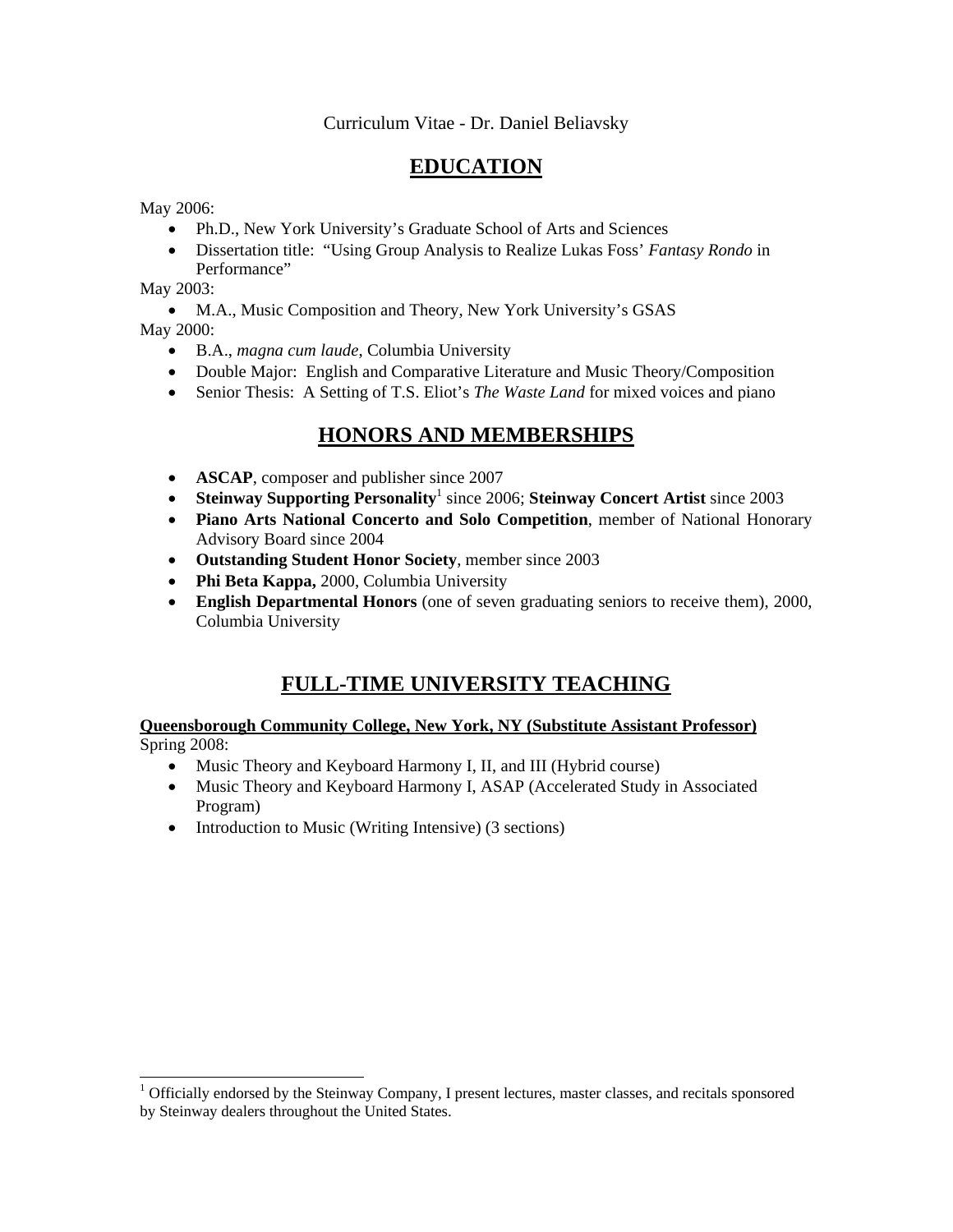# **PART-TIME UNIVERSITY TEACHING**

# **Montclair State University, Montclair, NJ (Adjunct Assistant Professor)**

Spring 2008:

- Harmony and Aural Skills II
- Composition seminar

Fall 2007:

- Harmony and Aural Skills I
- Composition seminar

Spring 2007:

• Introduction to Music

#### **Queensborough Community College, New York, NY (Adjunct Assistant Professor)** Fall 2007:

• Musicianship and Keyboard Skills I (2 sections)

Spring 2007:

• Musicianship and Keyboard Skills I

Fall 2006:

- Music Theory and Keyboard Harmony I
- Musicianship and Keyboard Skills I

Spring 2006:

- Introduction to Music (Writing Intensive)
- Musicianship and Keyboard Skills II

Fall 2005:

- Music Theory and Keyboard Harmony I
- Musicianship and Keyboard Skills I

## **Yeshiva University, New York, NY (Adjunct Assistant Professor)**

Fall 2007:

- Sense of Music (2 sections)
- Private Piano lessons

# **Yeshiva University's Stern College for Women (Adjunct Assistant Professor):**

Spring 2007:

• Early Modern and Modern Theories of Music

Fall 2006:

• Chromatic Harmony I

## **New York University, New York, NY (Adjunct Instructor)**

Spring 2007:

• Harmony and Counterpoint IV

Fall 2006:

• Harmony and Counterpoint I

Spring 2006:

• Harmony and Counterpoint II

Fall 2005:

• Graduate Assistant for Elements of Music (Ear Training) Fall 2003-Spring 2004:

• Graduate Assistant for Elements of Music (Ear Training)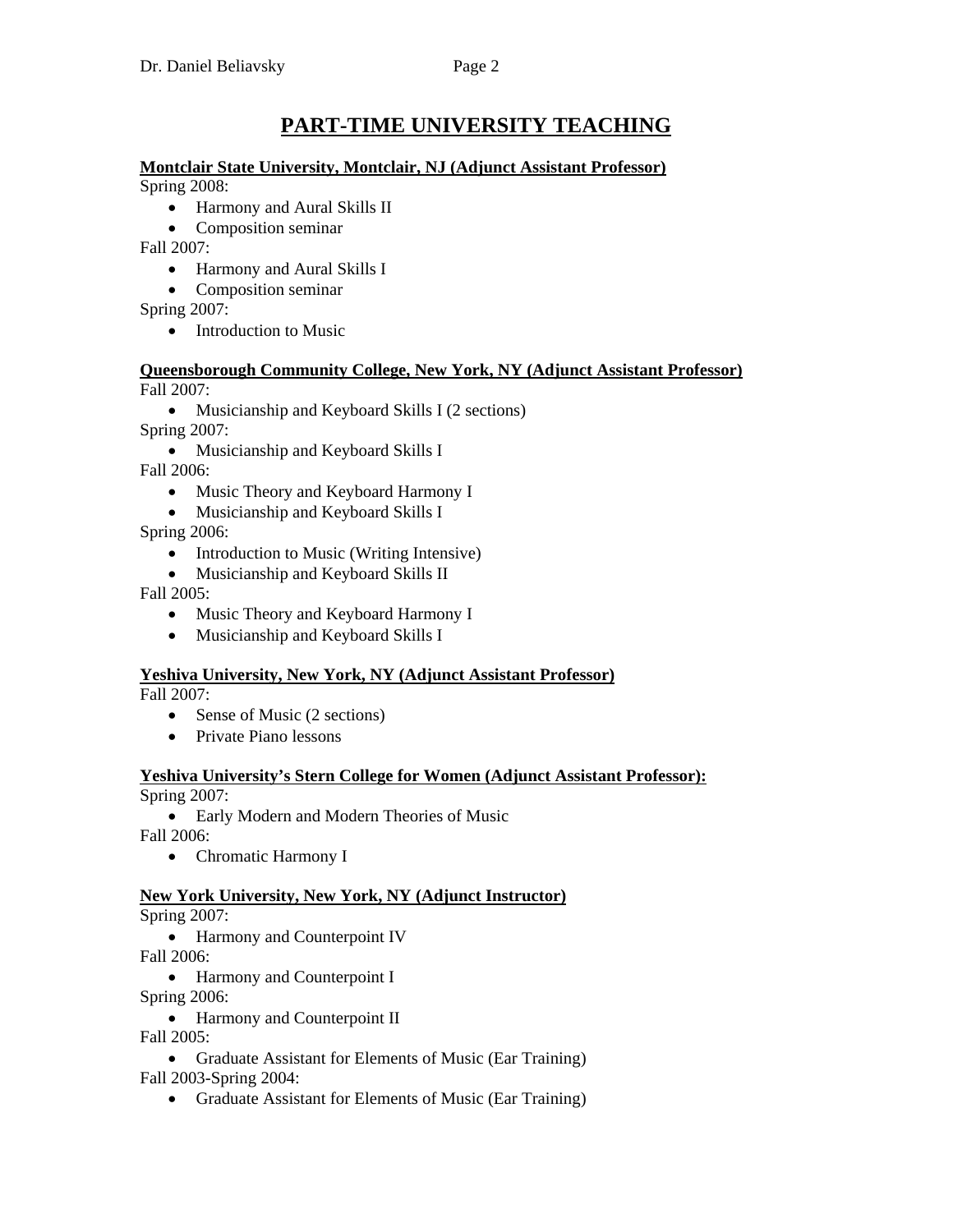• Graduate Assistant for Harmony and Counterpoint I-II (Ear Training)

# **PIANO MASTER CLASSES**

- Conducted at Jacobs Music Company, New Jersey and Pennsylvania, August 2008.
- Conducted for the Milwaukee Music Teachers Association, March 2008
- Conducted for the South Jersey Music Teachers Association, December 2007
- Conducted at Nicolet High School, Milwaukee, WI, January 2006
- Conducted at Bradford's Steinway Showcase, Milwaukee, WI, March and October 2004
- Conducted in Biloxi, MS, March 2003

# **PUBLICATIONS**

# **Articles**

- Forthcoming article about Soviet composer Veniamin Fleishman and his opera *Rothschild's Violin*, to be published by OREL, a foundation dedicated to the study and preservation of music written by composers whose careers were destroyed or irrevocably altered by the events around World War II.
- "Ecstasy and Poetry." Booklet essay in CD of same name, Sonatabop.com recording label, 2004.
- "What's in a name?" Booklet essay on the music of D. Scarlatti, J.S. Bach, and M. Mussorgsky in *From Italy to Russia* CD, Sonatabop.com label, 2004.
- "What are you looking for in pieces of new piano music?" Essay response published by NewMusicBox.org (the web magazine of the American Music Center) at http://www.newmusicbox.org/page.nmbx?id=54hf03. October 2003.
- "The Complete Works for Solo Piano of Lukas Foss." Booklet essay in CD of same name, Sonatabop.com label, 2002.

# **Cited as a Reference in the following publications**

- Beliavsky, Ninah. *Deconstructing the Essay to Beethoven's "Pathetique."* In Imagination, Cognition, Language Acquisition, Clyde Coreil, Editor-in-Chief, pp. 72-77. New Jersey City University, 2007.
- France, John. *Donald Harris; Piano Sonata*. Musicweb-International, August 2005. http://www.musicweb.uk.net/classrev/2005/Aug05/Donald\_Harris.htm.
- Harris, Donald. *Growing Up American in Paris* (a lecture to faculty and graduate students at The Ohio State University delivered July 2005). Reprinted in Musicweb-International, July 2008. http://musicweb-international.com/classrev/2008/July08/Harris\_Paris.htm

# **Commercial Discography (first three available on the Sonatabop.com recording label)**

• *Ecstasy and Poetry*, 2004 Impromptus Op. 90, Op. 142 Moments Musicaux, Op. 94 F. Schubert

> Fantasy-Impromptu, Op. 66 Nocturnes Op. 9, 32, 72 Ballade No. 1, Op. 23 Mazurkas Op. 7, 17, 41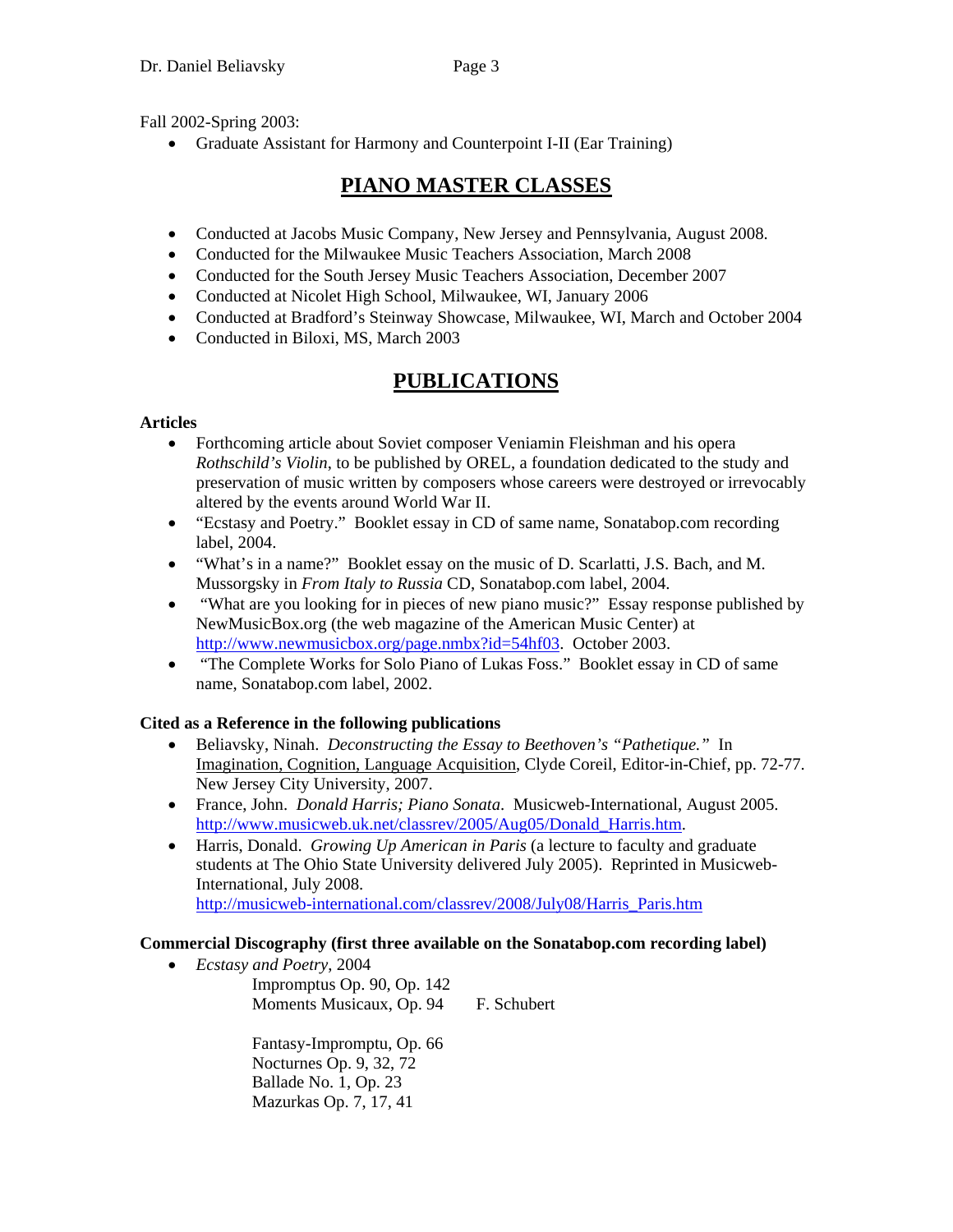"Heroic" Polonaise, Op. 53 F. Chopin A Conversation with Professor Ulysses Kidgi

- *From Italy to Russia*, 2004 Three Sonatas D. Scarlatti Italian Concerto J.S. Bach *Pictures from an Exhibition* M. Mussorgsky A Conversation about *Pictures* with Professor Kidgi
- *The Complete Works for Solo Piano of Lukas Foss*, featuring an audio interview of Lukas Foss by Daniel Beliavsky, 2002.
- *Fantasy on the Theme from Odyssey* by Zamir Bavel. Dr. Bavel's private recording label, 2001.
- *The Philharmonic Experience: The Music of Rabbi Michel Twerski*. Recorded with the Israel Philharmonic Orchestra. The Knitting Factory, 1998.

## **Future Recording Projects**

- The complete piano works of David Del Tredici
- Early serial and twelve-tone compositions by Donald Harris, Louis Karchin, David Del Tredici, and Milton Babbitt
- The complete Preludes and Fugues, Op. 87, of Dmitri Shostakovich

# **PIANO PERFORMANCE**

#### **Upcoming Performances**

• Inaugural Piano Recital at St. John's Cathedral, Milwaukee, WI, Fall 2008

## **Selected Performances (please see attached Concert Biography for additional information)**

## • **In Recital**

- 1. St. John's Cathedral, Milwaukee, WI, June 2008
- 2. The Donnell Library Center (NYPL), NYC, March 2008
- 3. St. John's Cathedral, Milwaukee, WI, January 2008
- 4. The Donnell Library Center (NYPL), NYC, October 2007
- 5. St. John's Cathedral, Milwaukee, WI, June 2007
- 6. St. John's University, NYC, April 2007
- 7. The Donnell Library Center (NYPL), NYC, November 2006
- 8. The City University of New York (CUNY), Elebash Hall, November 2006
- 9. The New York Performing Arts Library at Lincoln Center, November 2006
- 10. University of Iowa-Iowa City, October 2006
- 11. Swiss Consulate, NYC, July 2006
- 12. St. John's Cathedral, Milwaukee, WI, July 2006
- 13. Gregory Singer Studio, NYC, June 2006
- 14. Merkin Hall, NYC, April 2006
- 15. The Nicholas Roerich Museum, NYC, February 2006
- 16. Christ and St. Stephen's Church, NYC, September 2005
- 17. St. John's Cathedral, Milwaukee, WI, June 2005
- 18. Symphony Space's Thalia Theater, NYC, June 2005
- 19. Tolstoy Fund, Nyack, NY, March 2005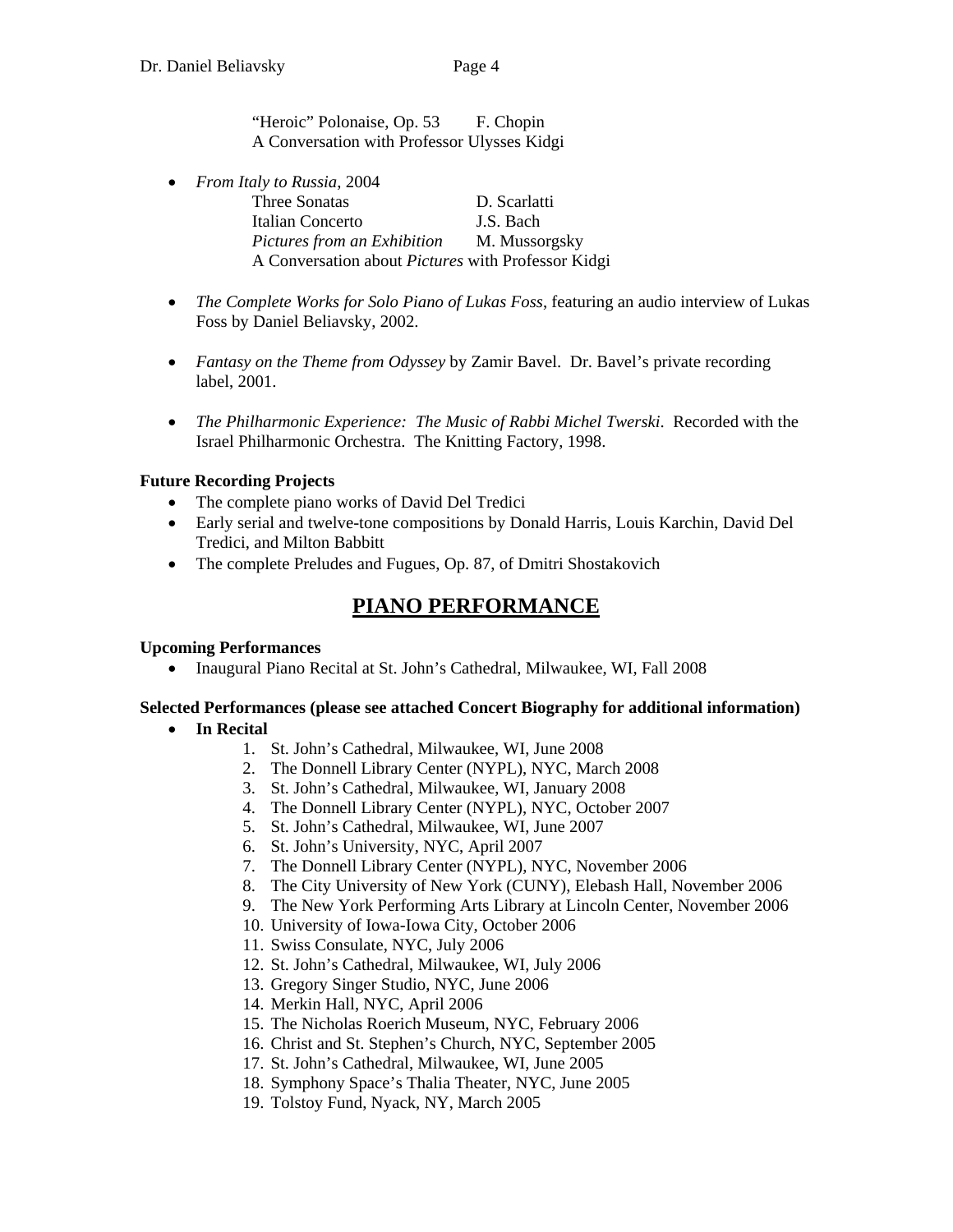- 20. Merkin Hall, NYC, March 2005
- 21. French Consulate, NYC, February 2005
- 22. First Presbyterian Church, Racine, WI, January 2005
- 23. Merkin Hall, NYC, December 2004
- 24. Symphony Space's Thalia Theater, NYC, November 2004
- 25. Steinway Hall, NYC, November 2004
- 26. University of Wisconsin-Milwaukee, March 2004
- 27. Look & Listen Festival, NYC, April 2003
- 28. University of Ohio-Columbus, November 2001
- 29. University of Kansas-Topeka, March 2001
- 30. San Diego Museum of Art, November 2000
- 31. Festival of the Hamptons, New York, July 2000

## • **Soloist with Orchestra**

- 1. The Kettle Moraine Rachmaninoff Orchestra, Kettle Moraine, WI, January 2006: Rachmaninoff No. 2
- 2. Gulf Coast Symphony, Biloxi, MS, March 2003: Ravel Left Hand Concerto
- 3. Green Bay Symphony, Green Bay, WI, October 2002: Scriabin Op. 20
- 4. Gulf Coast Symphony, Biloxi, MS, November 1999: Tchaikovsky No. 1
- 5. Lima Symphony, Lima, OH, October 1999: Beethoven No. 5, "Emperor"
- 6. Topeka Symphony, Topeka, KS, October 1999: Tchaikovsky No. 1
- 7. Columbus Symphony, Columbus, Georgia, May 1999: Rachmaninoff No. 2
- 8. Rio Hondo Symphony, Los Angeles, CA, October 1998: Gershwin Concerto in F
- 9. Topeka Symphony, Topeka, KS, September 1998: Ravel Left Hand Concerto
- 10. Concertante di Chicago Chamber Orchestra, Chicago, IL, February 1998: Prokofiev No. 4, Left Hand
- 11. Israel Philharmonic, Tel Aviv, Israel, November 1997: Twerski-Lamm Piano Concerto
- 12. Milwaukee Symphony Orchestra, July 1997: Twerski-Lamm Piano Concerto
- 13. Moscow State Symphony Orchestra, Moscow, Russia, February 1997: Liszt No. 1
- 14. Moscow State Symphony Orchestra, January 1996: Tchaikovsky No. 1
- 15. New Jersey Symphony, January 1995: Liszt No. 1
- 16. Milwaukee Symphony Orchestra, September 1993: Tchaikovsky No. 1

## **Reviews of CD and Live Performances**

- *Musicweb-International* (Musicweb-international.com), October 2007; June 2005; May 2005.
- *The American Record Guide*, July 1, 2005; September 1, 2004; November 1, 2003.
- Sequenza21.com, June 23, 2005.
- *Musical Pointers* (musicalpointers.co.uk), May 2005.
- *The New Yorker*, February 28, 2005.
- *The Milwaukee Journal-Sentinel*, February 8, 2005; June 29, 2004.
- *Green Bay News Chronicle*, October 12, 2002.
- *Green Bay Press Gazette*, October 7, 2002.
- *The Topeka Capital Journal*, October 10, 1999.
- *The Chicago Tribune***,** February 9, 1998.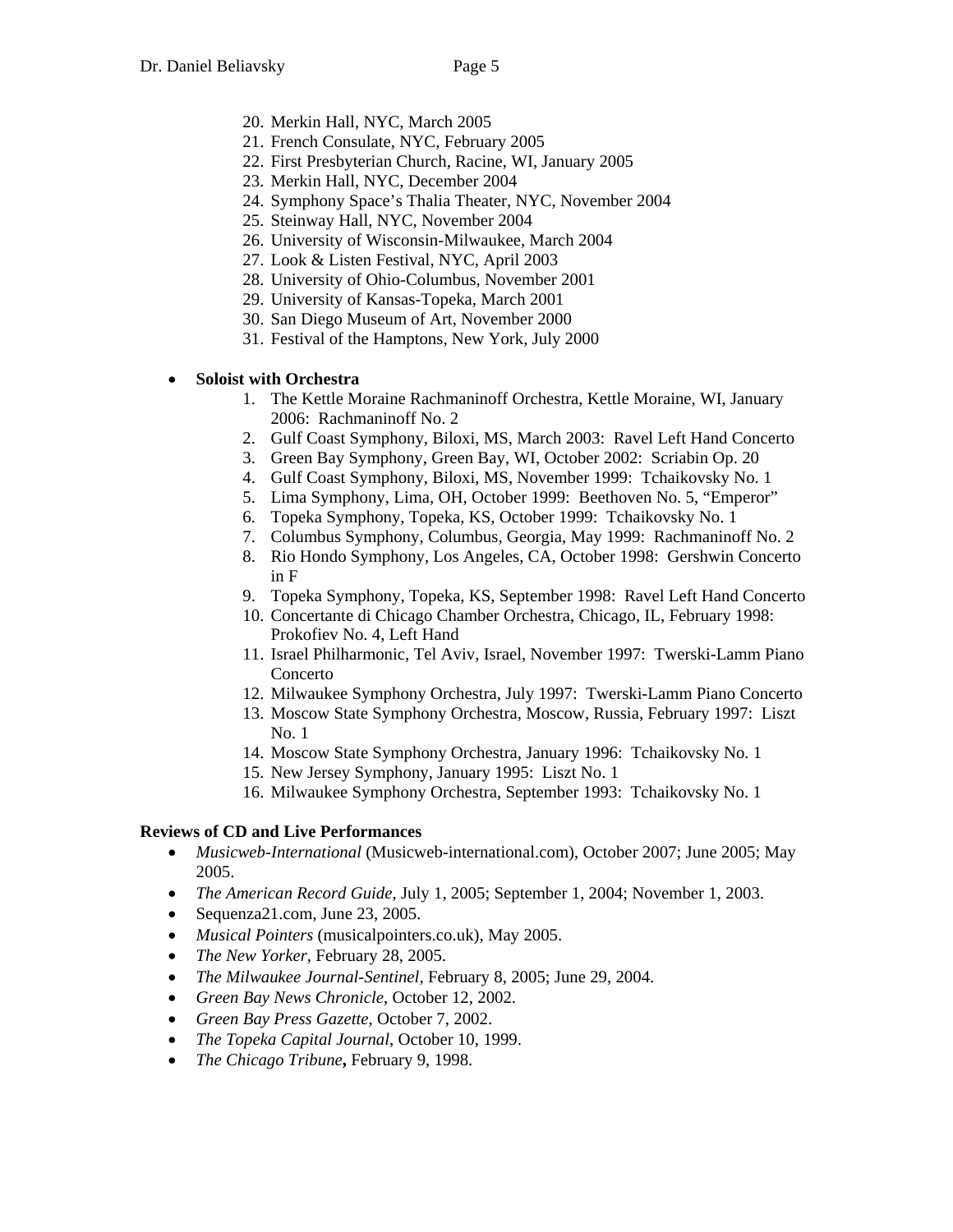# **SELECTED PRESENTATIONS AND LECTURE-RECITALS**

- "The Piano's Evolution and Social Importance." A lecture-recital detailing the keyboard's evolution into the modern piano from the technological and social perspectives, with special emphasis on the Steinway piano. The University of Iowa-Iowa City, October 2006. (The same repeated at the Steinway Piano Gallery of Milwaukee, March 2008.)
- Lecturer and respondent to Anton Vishio's (Vassar College, Music Theory) presentation: "The Ear of my Other: A Dialogue of Music Theory and Performance." The Music Department in NYU's GSAS Colloquium Series, October 2005.
- "An Intimate Evening of Great Jazz and Classical Music." Guest performers and Daniel Beliavsky played works by composers ranging from Duke Ellington to Lukas Foss and discussed how the performed genres overlap. Performance part of "Best & Brightest, An Ongoing Series." Symphony Space, New York City, June 2005.
- **"**Professor Ulysses Kidgi and Daniel Beliavsky." Professor of Music Ulysses Kidgi spoke about several piano works by Schubert and Chopin followed by a solo recital of the same pieces featuring Daniel Beliavsky. Performance as part of "Best & Brightest, An Ongoing Series." Symphony Space, New York City, November 2004.
- "The Piano Music of Schubert and Chopin." Lectures and performances examining the place these composers occupy in the Romantic era. Presented across numerous venues in Milwaukee, WI and New York City, May and October 2004, and January 2005.
- "Musical Polarities: An Evening of J.S. Bach and David Del Tredici." Presentation and performance as part of "Best & Brightest, An Ongoing Series." New York City, March 2004.
- "Mussorgsky, Nationalism, and *Pictures from an Exhibition*." Lecture and performance, Biloxi, MS, February 2003, and Milwaukee, WI, June 2005.
- "An 80<sup>th</sup>-Birthday Tribute to Lukas Foss." An evening concert celebrating Foss' career accomplishments featuring Lukas Foss as speaker, and Daniel Beliavsky performing selections from Foss' piano repertoire. New York University, November 2002.

# **MUSIC DIRECTION**

- Co-founder and Music Director of "**Best & Brightest, An Ongoing Series**," a concert series organized in 2004 devoted to showcasing talented individuals in the Arts in a salon setting.
- Music Director of *Starlight Dreams: A Musical Fable* by Clyde Coreil. Arranged all songs for mixed voices and directed the musical. Performed in New York City, March 2004.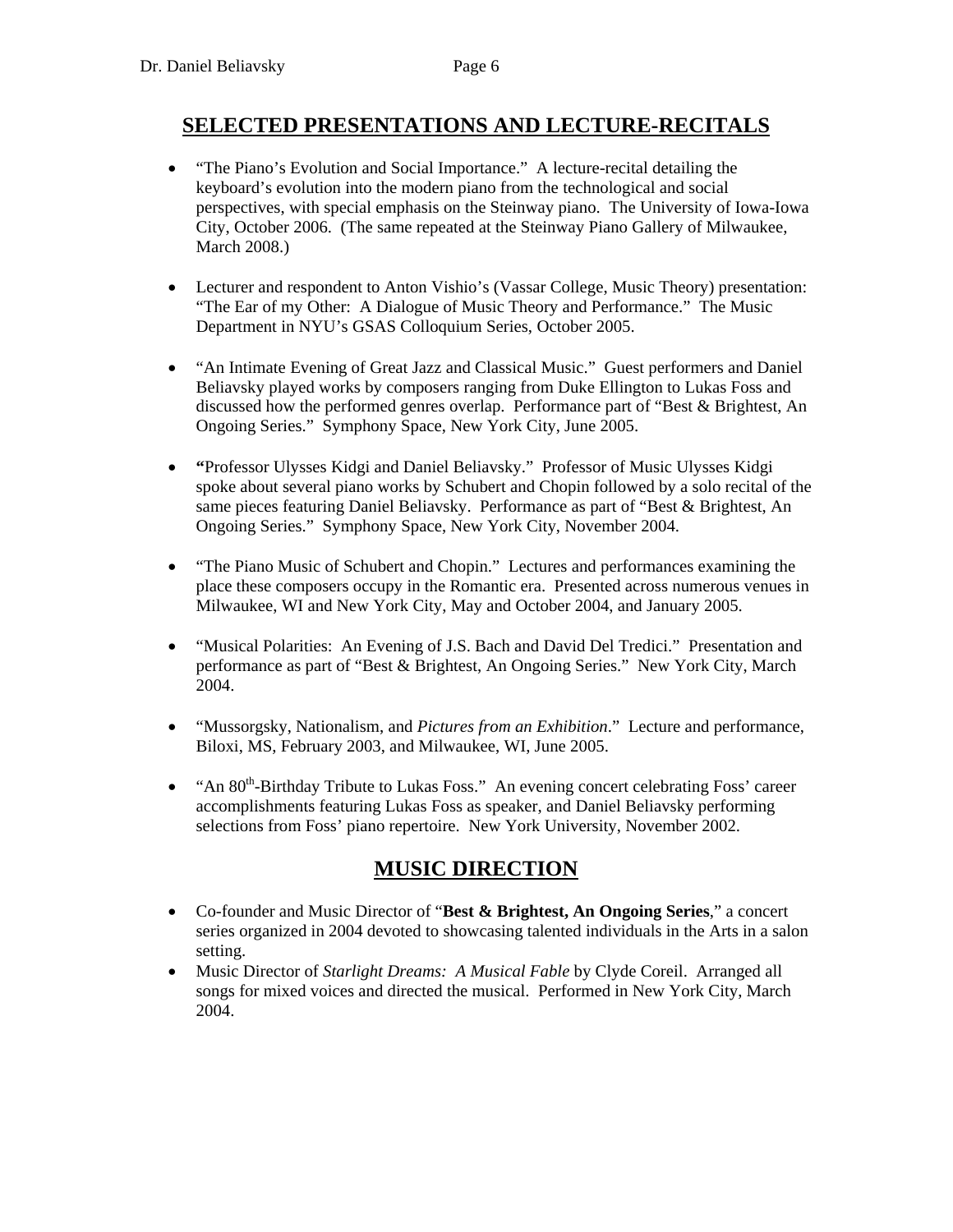# **COMPOSITIONS**

## **Upcoming Performances and Current Projects**

- November 2008 commercial CD and DVD release of pianist Guy Livingston performing my *Lullaby* for Solo Piano (2001). http://www.guylivingston.com/sixty/composers.shtml.
- A Setting of Daniel Harms' Short Stories for Baritone and Piano To be premiered by baritone Nikolai Putilin, soloist of the Kirov Opera of St. Petersburg and Metropolitan Opera
- Psalm 23 for Soprano and Piano
- Sonata for Bassoon and Piano

Commissioned by bassoonist Michael Harley, Dayton, OH.

## **Performed Compositions**

- Lullaby for Solo Piano (2001) Performed by pianist Guy Livingston in his "Don't Panic! 60 Seconds for Piano" recital series, Fondation des Etats-Unis, Paris, October 2007
- The Animals Race! (2005) Performed by counter)induction The Washington Square Contemporary Music Society Merkin Hall, New York City, March 2005
- Three Psalms for Chamber Orchestra and Mezzo-soprano/Alto (2004) Performed by Alarm Will Sound Skirball Center for the Performing Arts, New York City, May 2004
	- Nine songs in *Starlight Dreams: A Musical Fable* (2004), text by Clyde Coreil
	- Performed by various singers, piano accompaniment by Daniel Beliavsky Studio reading, New York City, March, 2004
- Lullaby for Solo Piano (2001) Performed by Daniel Beliavsky NYU Graduate School of Arts and Sciences, December 2003
- Prelude and Scherzo for Mixed Ensemble (2003) Performed by the Washington Square Contemporary Music Society Players Merkin Hall, New York City, May 2003
- Psalm 123 for Soprano and Piano (2002) Performed by Elizabeth Farnum and Daniel Beliavsky NYU Graduate School of Arts and Sciences, December 2002
- Tango Suite for String Trio (2001-2002) Performed by the Washington Square Contemporary Music Society Players The Cooper Union and Merkin Hall, New York City, May 2001, May 2002
- Lullaby for Violin and Piano (2001) Performed by Yuri Beliavsky and Daniel Beliavsky NYU Graduate School of Arts and Sciences, May 2001
- Apocrypha for Solo Piano (2000) Performed by Daniel Beliavsky University of Ohio-Columbus, November 2001 White Concert Hall, Topeka, KS, March 2001 Casa Italiana, NYU, December 2000

# **Reviews of Performed Compositions**

• *The New York Times*, March 12, 2005.